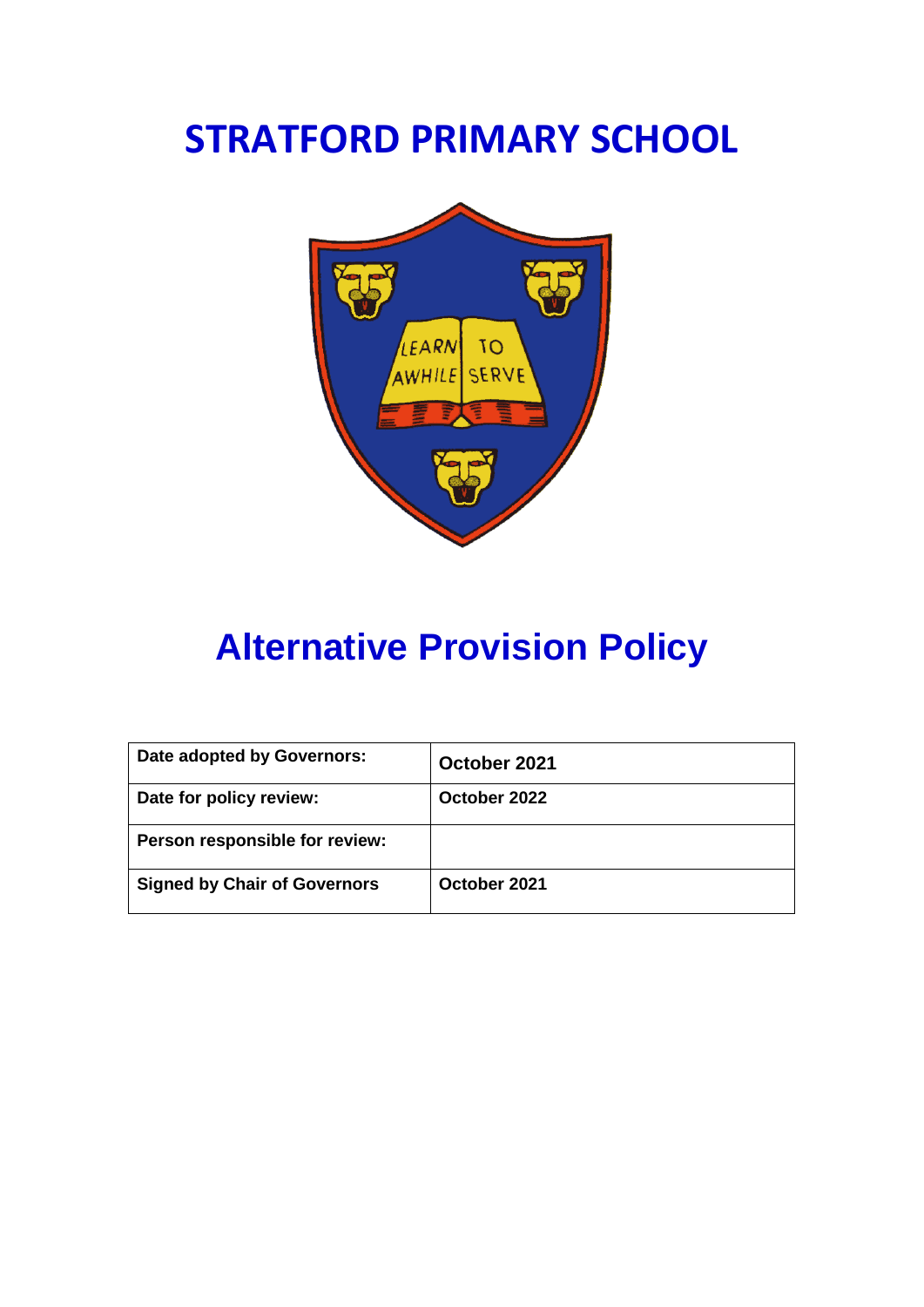### **Alternative Provision Policy**

## **Context**

Stratford upon Avon Primary School recognises that there is a need to ensure that our curriculum and ethos is inclusive and accessible, providing opportunities for all our children to succeed. However, we also recognise that rarely, but sometimes, our school is not the right place for some children to flourish either on a part time, full time or temporary basis.

In order to offer an alternative, we work with a local provider to offer 'alternative provision' for struggling children to reach their potential in a school-based environment.

## **Objectives of the policy**

• To outline why some pupils may be offered alternative provision.

- To ensure that the offer of alternative provision is offered in a consistent way.
- To provide guidance on the referral process and the suitability of providers.

• To ensure that there are suitable procedures in place relating to attendance and the safeguarding of the children.

• To outline arrangements made for keeping in touch with students ensuring we monitor academic progress, behaviour and pastoral welfare.

## **Reasons why we might offer alternative provision**

• It is thought that the pupil is at risk of exclusion and that an alternative provision might prevent this.

• The pupil is not able to access the curriculum provided at Stratford upon Avon Primary because of learning or emotional and social difficulties and that an alternative approach would re-motivate and engage the child.

## **Suitability of providers**

We only use providers who are registered and approved and who have safeguarding polices in place.

## **What providers do we use?**

We spend time deciding on a suitable provider and take advice from a number of sources to select the right place for our pupils. There are many factors to consider such as distance to travel, age range provided for, and activities on offer etc.